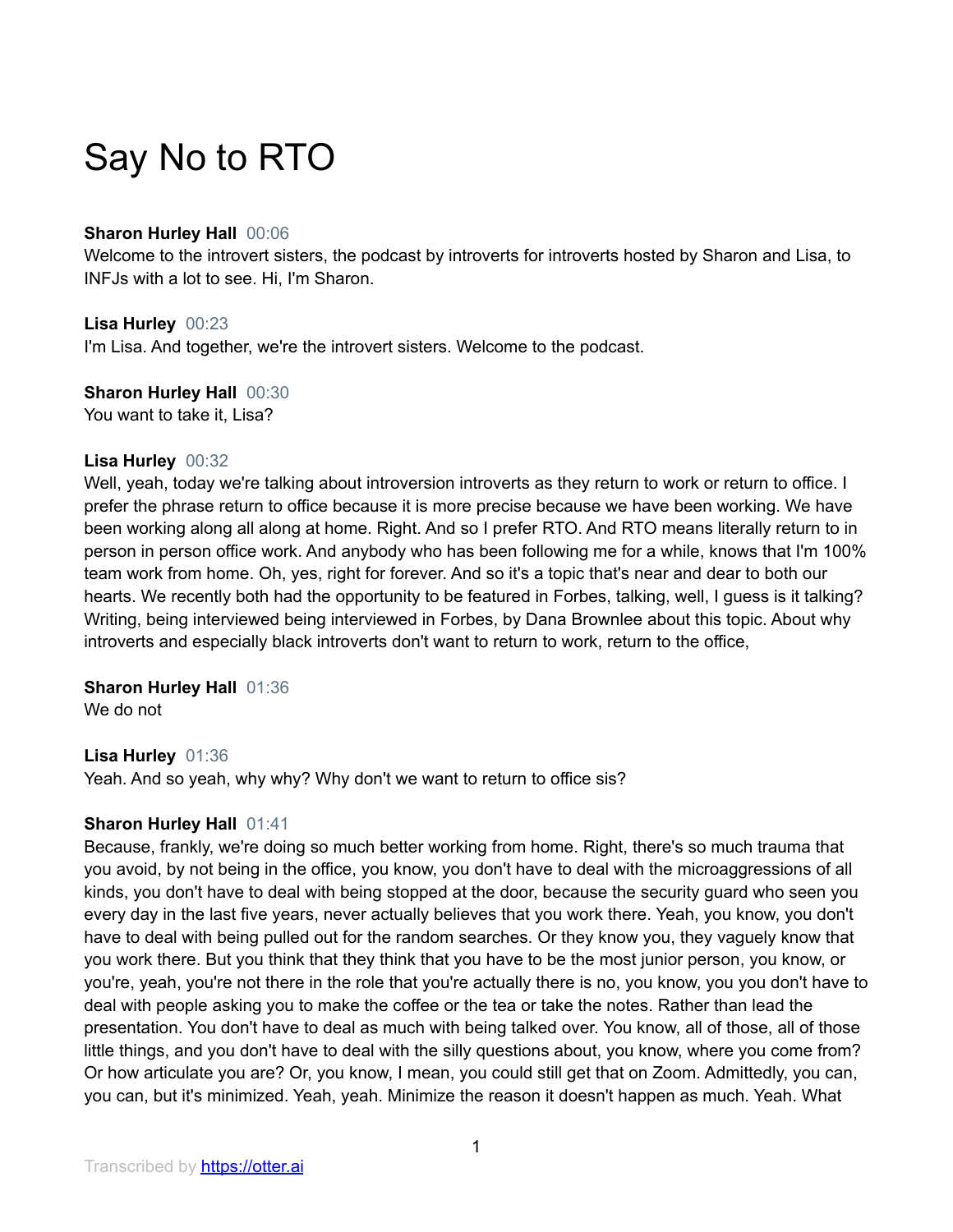are some of the top microaggressions that you have experienced? That I know okay, the difference career wise, between you and I is that I've been in corporate, maybe longer than you have, or for more, more my career than you have. But we both, you know, worked in offices, you know, and you've been a professor, so that's not corporate, but that's still, you know, office. So what have you gone through and one of my early jobs, you know, there were questions about how I managed to get to England because, you know, clearly, you know, we didn't have planes, or that air, you know, in Barbados, you know, there were thought you swam over? Yes, they thought I left my tree house and swam over to be precise. From Jamaica. Because all of the Caribbean is Jamaica. Yes. Right. Right. Eye Roll, eye roll, eye roll, eye roll, eye roll, eye roll. Yeah. You know, you know, there's, you know, the usual questions. Oh, you're so articulate the surprise at your, your level of education. You know what, you have a degree. Wait, you have a bachelor's? Wait, you have two masters. You know, the surprise that you've traveled? Yes. You know, it's like,

## **Lisa Hurley** 04:10

oh, my gosh, yes! I remember a few jobs ago, you know, just going randomly going out to lunch with a couple people on my team. And, you know, people were talking about traveling one person had been to Paris once and one person wanted to go, and I was like, Yeah, you know, the times I went to, skirtch! like the conversation like screeched to a halt. You've been to Paris? Yes. You know, and I don't know why like, because it surprise you've ever done any done anything accomplished anything been anywhere? You know, especially if they haven't, and we know who we're talking about when we say that? Yes. Right. Majority minority population. Yeah. Right. And so yeah, just not having to deal with that silliness.

#### **Sharon Hurley Hall** 04:57

Exactly. There's a way in which when you're working from home and you're on a zoom call or a meet call or a team's call, or whatever it is, you know, people mostly cut to the chase it cuts down on the random chitchat. Yes. And therefore, there is less opportunity, I think, for the micro aggression there when you're walking in the office and people can swing by your cubicle, and hassle you. Yes. No drive bys? No, no, no, no, no drive bys. Nobody, you know, expressing surprise at any, you know, and, you know, here's the thing. Okay. And, you know, I, you know, we grew up in a place and, you know, this is one of the advantages sometimes of growing up in a place where black people are in the majority, which still has its problems, yes, still has its white supremacy issues. But excellence was expected, you know, and was the norm, you know, I, you know, we've done stuff. But, you know, that doesn't necessarily, you know, we're not we're not a specialist that no, you're not, I mean,

## **Lisa Hurley** 05:56

I always say, I always say that, you know, I am the I am absolutely, you know, one of the under achievers in my circle, because everybody is fabulous and fantastic. Everybody, everybody has done stuff.

#### **Sharon Hurley Hall** 06:08

You know, we have we have, you know, we know, people that have you, you know, discovered life saving therapies, we, you know, people that are leading countries, we know, people that are, you know, doctors, lawyers, accountants, financial controllers, you know, we know, all the, you know, we know,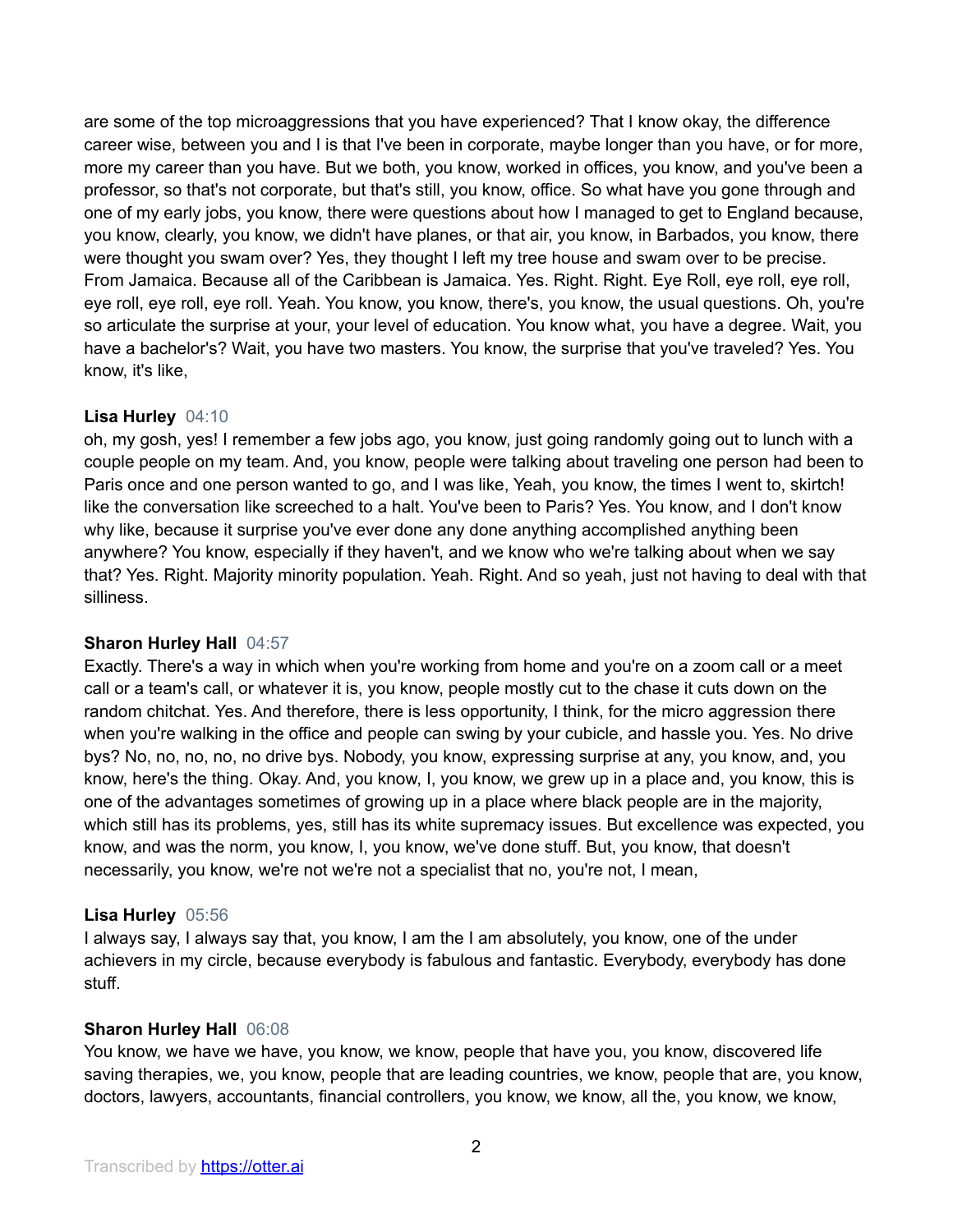people that have done stuff, we know, people that have traveled and lived abroad, we know people that have written books.

## **Lisa Hurley** 06:29

and people, people that are successful entrepreneurs.

## **Sharon Hurley Hall** 06:31

Yeah, we know, oh, you know, we know at least, you know, so, you know, we're just, we're just there in the mix. Yeah, you know, so it's kind of, you know, it's kind of hurtful when people expect to have such low expectations of us. Right. And so though, a lot of the microaggressions, centered around that, the expectations that black people will not have done anything will not have been anywhere will not have achieved anything will not be competent, yada, yada, yada.

## **Lisa Hurley** 06:59

Yeah, I also believe, and I'm not sure exactly where it comes from, something I definitely struggle with is, it's almost like a communication thing. I don't know if it's cultural, or what, but I often feel like I'm, you know, I'm in a meeting. And it's like, just going around in circles. Yeah, is going around in circles. I find it can happen on Zoom, right, and in remote, you know, remote calls or whatever. But, you know, like, if you're, if you're in person, and your face has no filter, my face has no filter your input, and you're right, you're in person, the conversation is going around in circles, you're trying to make it make sense. You know, like there's less of a necessity to mask.

## **Sharon Hurley Hall** 07:49

Yes!

## **Lisa Hurley** 07:50

it's less of a necessity to mask. You can sort of be puzzled with your camera off. Right? You can throw a question in the chat. Yeah. Which hopefully they don't interpret your accent or your tone or your intonation. Hopefully. You're absolutely I know, my accent all the time. Yes. Right.

## **Sharon Hurley Hall** 08:09

And so it does create a bit of a literal distance and a bit of a barrier. So that, you know, maybe you're perceived more positively or if not more positive, positively, less negatively, or more neutrally. Yes. And, you know, and you know, those microaggressions are all about us being black women, but there's the introversion factor as well. Absolutely. Is the fact that you are often required to fake extraversion. Yes, you know, and be much more happier and clappier and, you know, peppy than you would naturally feel and, you know, my my ability to fake peppiness does not actually have any bearing on my ability to do my work.

#### **Lisa Hurley** 08:53

No, right. I do not want to come to your happy hour, but if you would like some copy written, I am your girl. Yes, I'm your girl. So what working from home has helped accomplish is yeah, you know, you don't have that sort of in person peer pressure. There's still some right you know, working because virtual happy hours oh my gosh, just the worst. But, but even that, right, you can decline a meeting, it's easier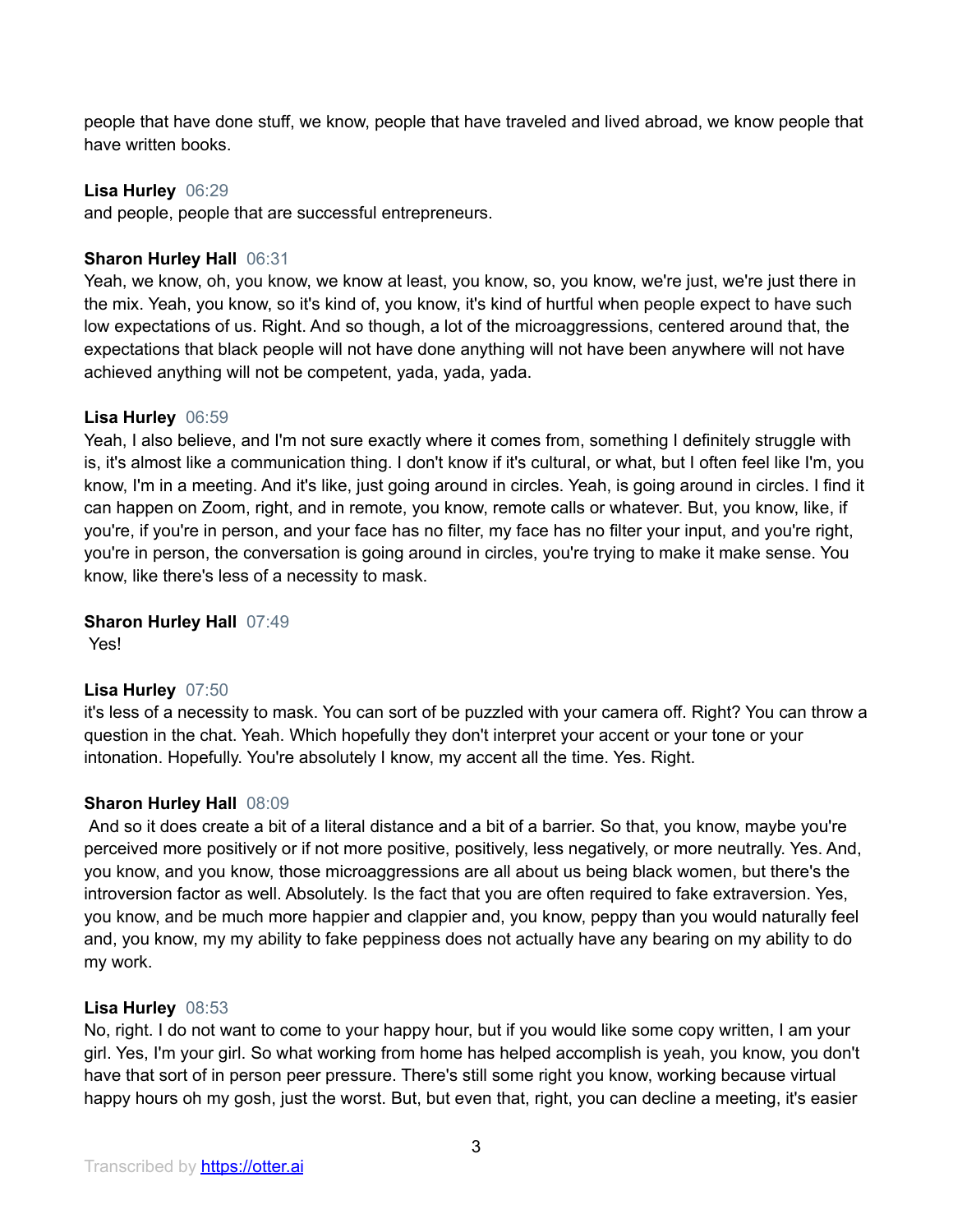to decline remotely, it's easier to decline it remotely. So you know, if you're working in person and everybody's like, Oh, you know, we're going out to get a beer. You know, and then they gather around

**Sharon Hurley Hall** 09:33 expectedly

## **Lisa Hurley** 09:34

gather around expectedly with coats on staring at you and you're there like a trapped deer. You know, and and then of course if you don't go if you don't attend then it's going to go to get against you that is coming up on your performance review. And everybody you know, it's so funny because a lot of non black and non POC people express surprise when many of us have said Oh, it comes up on your performance review. Yes, it does. This is our lived experience. And, you know, you and I are connected with a lot of people on LinkedIn. Yes. And, you know, black people, right. And many of us have have shared the same thing that you know, if you draw a boundary, yeah, it's coming up on your review. Right? This has happened to me, in every, every solitary job. Yeah. What!

## **Sharon Hurley Hall** 10:24

No, if I Yeah. So you know, and then there's the fact that, you know, people will look for an excuse not to give you your do, I still recall, working in England, applying for promotion, which had a certain salary increase to go with it. And I got the promotion, but I got half the salary increase, and they made some excuse. The person who got hired before me was white got the full thing, the person after me, got the full thing. Right, so they weren't even trying to hide it. You know, and, and, you know, I got the promotion, but I got half the salary increase, and they made some excuse. The person who got hired before me was white got the full thing ahead after me, got the policy.

#### **Lisa Hurley** 10:51

Right, so they weren't even trying to hide it. You know, and, and, you know, So when you when you frame up things like that, right. I mean, I've had the experience, also of, you know, I've said, you know, we're all stressed revolt, we have all been stressed, we are all stressed. And sometimes the stress gets to be a lot, you know, and I've definitely asked for time and said, hey, you know, I need I need, you know, a moment I needed, you know, a little time to be able to breathe and recalibrate myself mentally, you know, I've been told, No, you can't do that. You have to attend all your meetings, and okay, fine. Well, that being the case, why am I spending my money to commute in and try and, you know, appear committed to companies that are not committed to you? That that's what I'm saying? Right, the question, question. And so I'm like, in your case, it's like, okay, well, you're there. You're excellent. I already know, I don't even have to ask, I already know that you are doubly and triply qualified and those other people, right? Yeah, I know. I don't have to ask. And so why are you then spending your money to commute in, go through the call? Because I know you're in England at the time. Right? And, you know, we have all we have, as you well know, we have all but you know, these northeast, winters are no joke, right?

## **Sharon Hurley Hall** 12:07

Especially if you're coming from the Caribbean.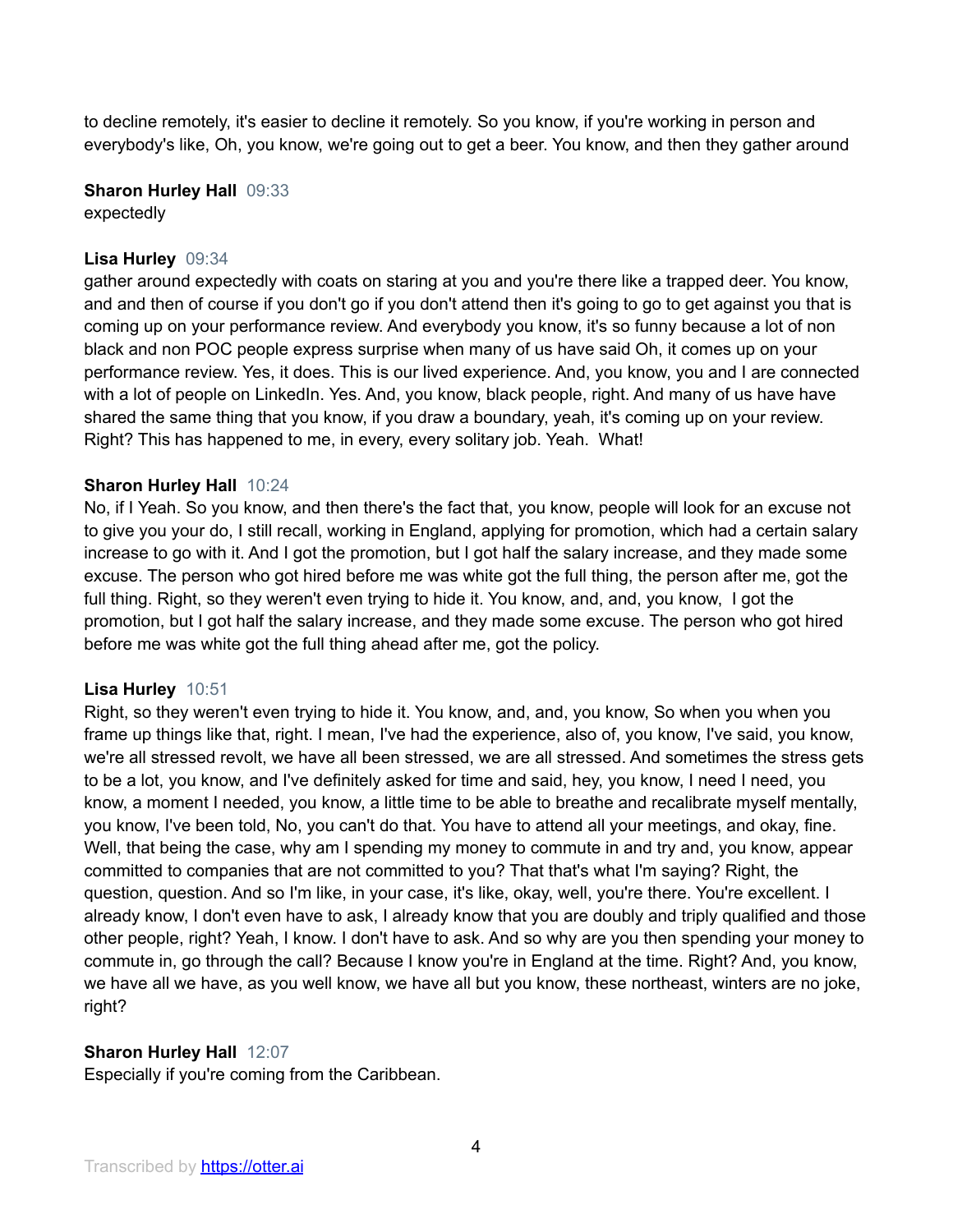#### **Lisa Hurley** 12:09

You know, so you're the I remember, like getting off the train. You know, when you go through these wind tunnels, and the wind is like blasting you feel like, gosh, eyelashes are about to fall off.

## **Sharon Hurley Hall** 12:18

My first job in England is, you know, I had to get before I had a car, I had to get up and get a 530 bus because I had to get to buses to get there by nine. First one was 530 in the morning, you imagine in winter in winter, right? And the wind would blow through that bus shelter and just go straight through my body. Like if I was not wearing any layers, yes, yes.

## **Lisa Hurley** 12:38

And so and so. Like, you're doing all of that and getting into the office, right?

## **Sharon Hurley Hall** 12:42

And you're being disrespected,

**Lisa Hurley** 12:44

you're being disrespected, you're being overlooked.

## **Sharon Hurley Hall** 12:46

You're being underpaid, you're being diminished,

#### **Lisa Hurley** 12:48

you're being diminished. You're being treated inhumanely, you're being micro aggressed. And, but you have a computer at home, and you could do this in warmth and comfort. So like, what what, what is the point? What is being achieved,

## **Sharon Hurley Hall** 13:03

there is less judgement as long as you deliver the work and you see what this whole experience has proved, is that most of us do not need to be in the office.

#### **Lisa Hurley** 13:12

Well you know, exactly what needs to be managed.

#### **Sharon Hurley Hall** 13:14

But that's, that's another person. You know, it begs the question, you know, why? Why are people insisting that you go back to the office? So it's all about patriarchy, and control? And white supremacy?

#### **Lisa Hurley** 13:27

Can you, can you expound a bit more on that please sis? Because that is a very, very interesting point.

#### **Sharon Hurley Hall** 13:33

You know, there's this, the whole system, the whole white supremacist and patriarchal system, is, is premised on the fact that some people are more worthy than others, and some people have more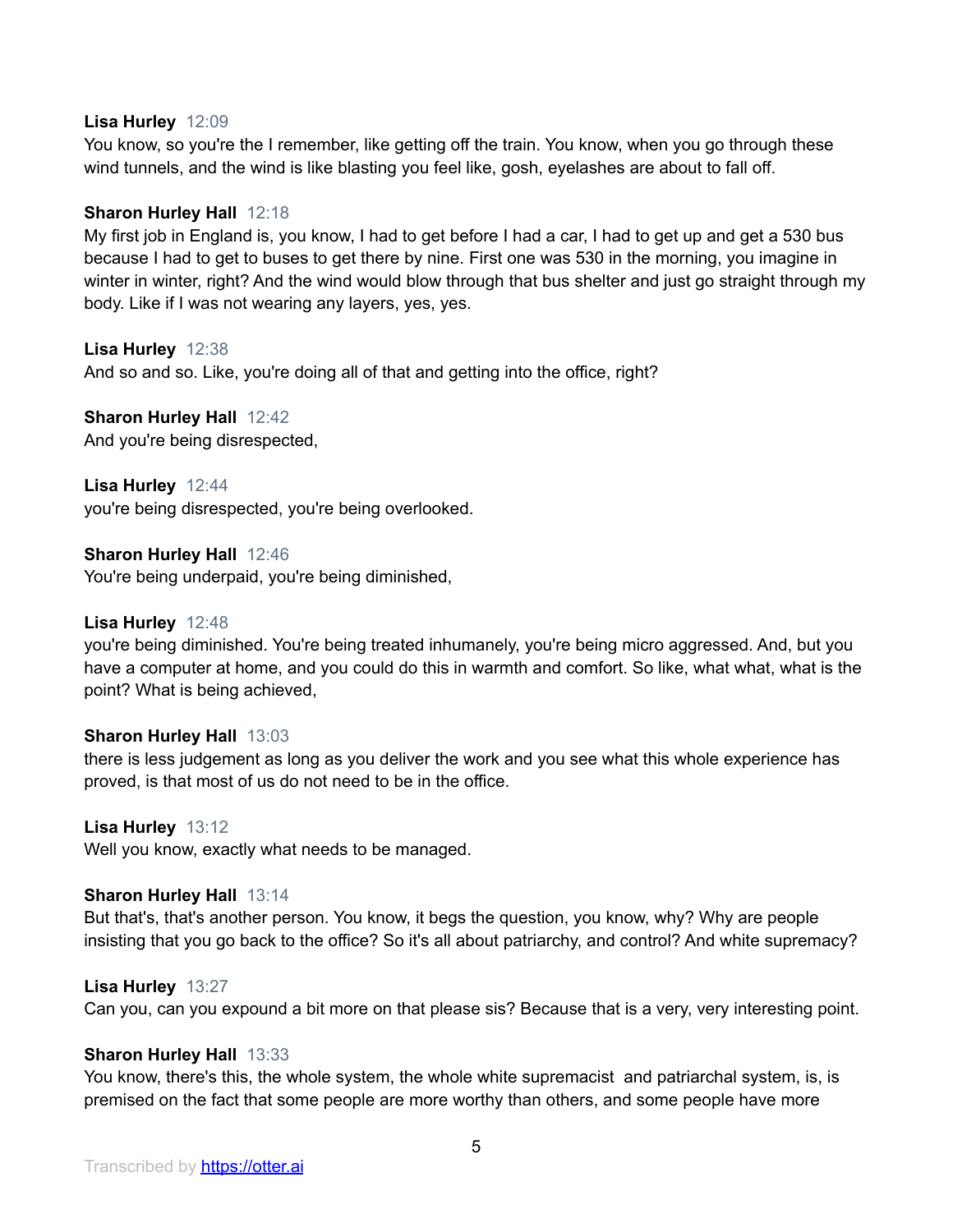control than others. And, you know, it's like all these people that say, Oh, we don't want people working from home, because you know, you might not be doing the work. But you know, we've proved that wrong. Yeah. Because we have had to work from home and we have continued to do the work. And some people have made mega profits, companies while people have been home doing their work. So that is not the issue. So the issue is, they want you there, so that they can have you under their control in their view, so they can micromanage and overlook everything that you're doing. So you will see your mentality. It's always good. I say white supremacy and patriarchy?

## **Lisa Hurley** 14:21

You sure did!

## **Sharon Hurley Hall** 14:22

Overseer mentality. Exactly. Exactly. And you know, where that comes from? Capitalism. You know, where that comes from? enslavement. Okay, that's all I'm gonna say. Because we don't have time to even get into that. All the dots have been connected.

## **Lisa Hurley** 14:38

Right, the dots have been connected. Yeah, um, I think also there's okay. I have had I've been blessed to occasionally report to good strong leaders, has happened a couple of times in my life, not many. A couple of mean, like, literally two, maybe three. Okay, maybe three. But it's happened a couple of times in my life. But in general, right, and especially as people, you know, we are experienced this a lot. You report to people that you have to, that are mediocre. Right? Yeah.

## **Sharon Hurley Hall** 15:17

Lisa is over here reading my lips, you know, because I was just about to say, mediocre, mediocre,

## **Lisa Hurley** 15:21

right? Complete mediocrity. I don't hold a lack of experience against people, you can't tell what you know or don't know. But I don't understand why often our experience and education is held against us.

#### **Sharon Hurley Hall** 15:35

Exactly. Right. And then the mediocre people's lack of education and experience is not held against them. Because they're your boss. Yeah, and they know less than you

#### **Lisa Hurley** 15:44

they know less, you have to you have to flipin train them, right? Yes.

#### **Sharon Hurley Hall** 15:48

And they're getting you know, they're getting 2,000k a year or more, right?

**Lisa Hurley** 15:52 For you to train them

## **Sharon Hurley Hall** 15:53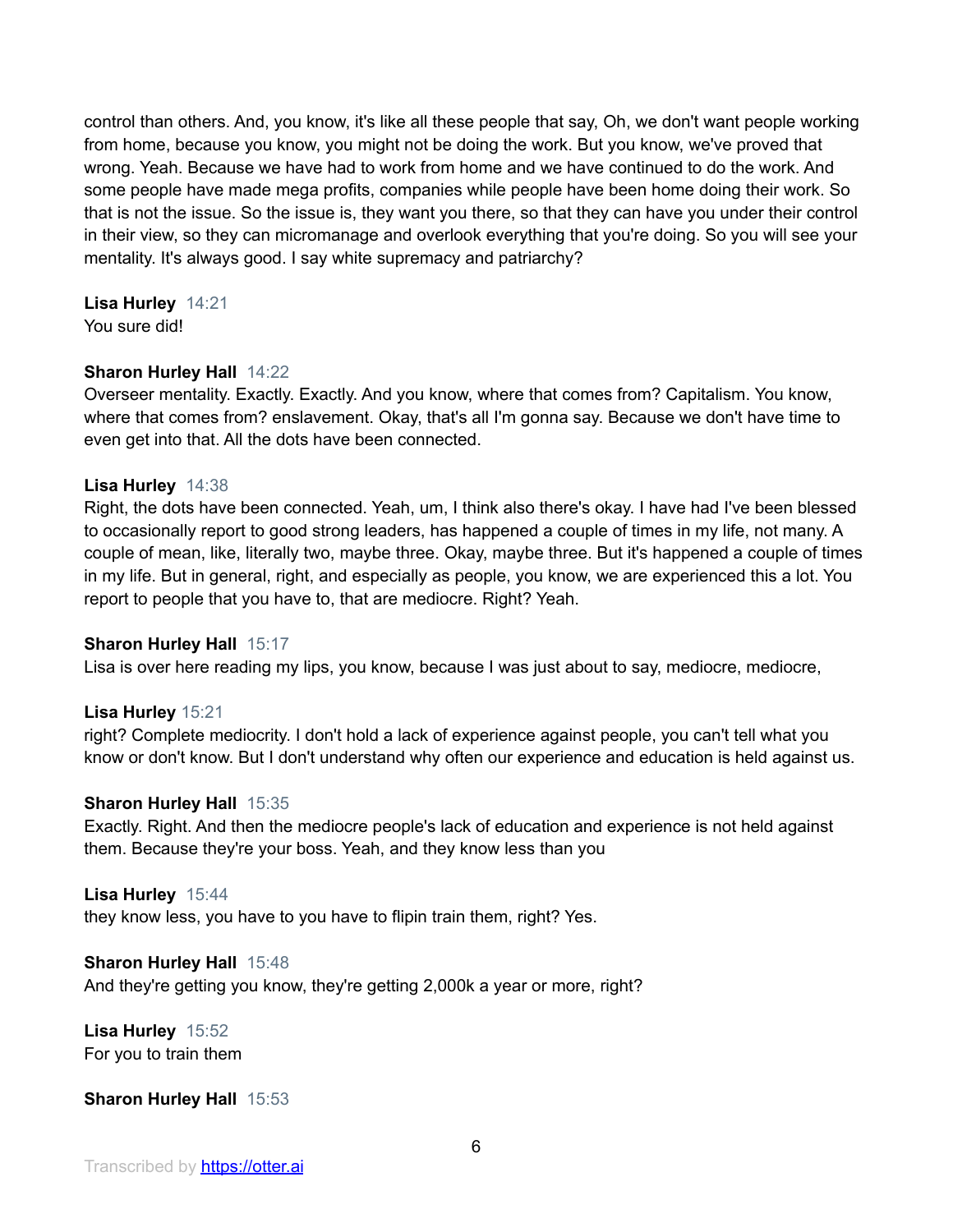for you train them. Make it make sense,

## **Lisa Hurley** 15:56

make it make sense. And so again, you know, if you have to train, you know, these people or whatever, whatever, that's fine. But, you know, can I train you from home? Can I train you from home? Right? There's also that, how many managers do we need, really? No, I'm just saying, no, no, we

## **Sharon Hurley Hall** 16:14

Do we need managers?

## **Lisa Hurley** 16:16

We need I think we need managers to a degree, I don't think we need as many as we have. And I think that a lot of what's happening here is a lot of jobs are being forgetting my word right now justified,

#### **Sharon Hurley Hall** 16:28 right, by bringing people back into the office!

## **Lisa Hurley** 16:30

Bringing people back into the office. Because all we have to do now we have to basically say, Okay, here's why we need all of these middle managers,

**Sharon Hurley Hall** 16:38 but we don't,

## **Lisa Hurley** 16:38

but we actually don't, because we've been middle managing ourselves,

#### **Sharon Hurley Hall** 16:42

you know? Yeah. And, and people are scared that this system is going to be undermined. And that's why they are forcing people to go back into the office. Yeah,

#### **Lisa Hurley** 16:50

yeah. And to bring it back to the you know, the introversion thing, as well, the introversion thing and the black woman thing frequently. Okay, so I'm quiet, right? You know, a quiet person, unless I'm around someone like yourself that I actually enjoy being around, right? I'm all about work. Right? You hired me, I will do the work. Yes, I do not want to hang out with y'all. And I don't need to be managed to do the work. I don't I don't want to hang out with y'all. It is what it is, you know, and that comes from trauma, right? Of trying to fit in before trying to fake extroversion. But, you know, being told, I remember one person said, you know, I joined a group for a group lunch once, right? And only you know, this, you see really mysterious. I'm like really?

**Sharon Hurley Hall** 17:40 Mysterious?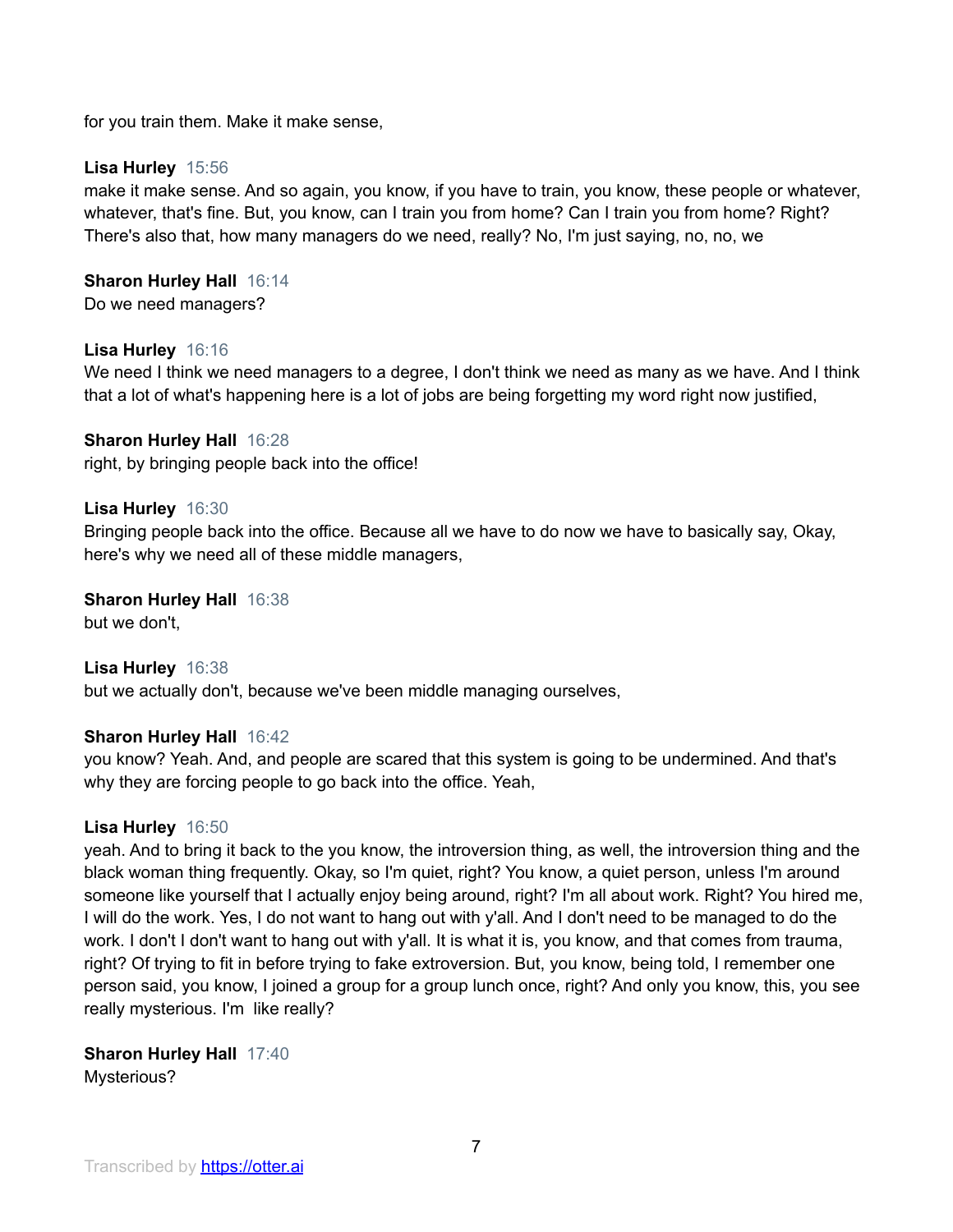## **Lisa Hurley** 17:41

How am I mysterious? I mean, because you're not, you know, all up in my business. Because that's not being mysterious. That's having a boundary like, you know, reserved, just just being reserved. Did but did you get your copy? So, did you get your copy? Right?

## **Sharon Hurley Hall** 17:56

So yes, being reserved, should not be held against you. Because there is, you know, here's the thing that I have learned from working in different contexts, is that when it no longer suits a company, they will let you go in a heartbeat. So I've been there we have been there. Yeah. So So you know, all this talk about you know, we're like family.

## **Lisa Hurley** 18:16

No, they will walk you out not building like family. We're family, they're walking you out. We're family, we'll pack you a box and mail it to you. Yeah, we're a family but you're not getting any severance. Yeah, etcetera, etcetera, etcetera. Right. So, you know, so

## **Sharon Hurley Hall** 18:30

it's, the office has been a difficult place. Yes. For for many black people, for many black women, for many introverts. And if you happen to be a black woman introvert that it is difficult on several levels.

## **Lisa Hurley**18:42

Right level, it is all of those intersectionalities it is trauma. All of those intersections, yes. Right. And so you know what other people, some other people experience, as you know, a place to go and bond with others. And I don't want to bond with y'all. I do not want to bond. I want to do my work that I was hired to do. You hired me for a certain expertise. Let me bless you with the fruits of that expertise. And then leave me the F alone. Right? Seriously, just leave me alone. Let me do my stuff.

## **Sharon Hurley Hall** 19:14

I was thinking about this the other day, because, you know, I've worked in a number of offices. And in every office, you know, offices with hundreds of people sometimes places that have 1000s of people I pick up one friend. Yeah. All right. out of the out of the 100 people. Yeah, right. Yeah. And out of those maybe two people 10 years later, I'm still in touch with Right. So, so

#### **Lisa Hurley** 19:36

Good for you! I'm not saying I don't have friends from work,

#### **Sharon Hurley Hall** 19:43

you know, all I'm saying is you know, if there are real friends to be made, the friends will be made but we can't force it. We can't force it by by the fake extraversion by the end for socializing. Yeah, you know, by the unhappy hours. Yes, right. The unhappy hours.

**Lisa Hurley** 19:58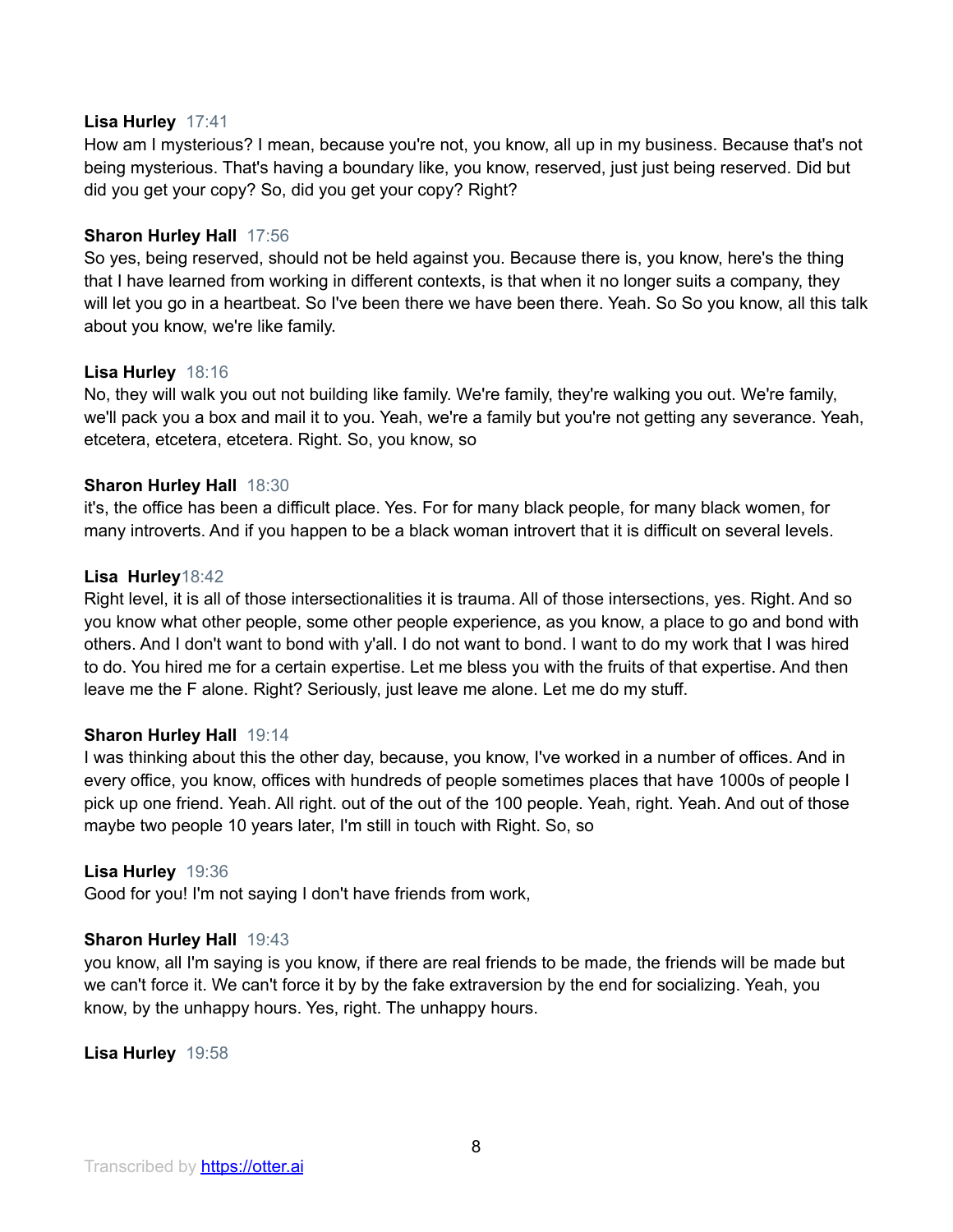No, no. And another layer for me is that not only am I you know, quite an introverted, I'm an HSP. So so I'm neurodivergent. So all of those things play into making and as I mentioned, I've mentioned before I have an eye issue, and some photophobia.

## **Sharon Hurley Hall** 20:19

Oh, so you don't need the bright lights in the office right?

## **Lisa Hurley** 20:22

The Office experience even taking the well not taking the people out of it. But you understand I understand what you're taking the interaction out of it just you just physically being in the office? Yes, is excruciating. Is that excruciating? Because it feels for me, it feels like I always walk through the world feel like, you know, there's one layer of skin missing, if you can imagine that. Right. So I feel everything. X times X Factors is more intensely. And so you know, when there's 10 people around me, each on, you know, not doing the sensible thing and going into a private room and having their conference call, but side note, right? So they're all on their site call sites on their conference calls around me. But all of it sounds like, cacophony, right? It's probably it probably sounds to me louder than is I don't know. I don't know what other people hear. This is how it sounds to me. So I'm hearing all this stuff. I cannot focus, I cannot concentrate. It is too cold. Yeah, because it's an Arctic,

## **Sharon Hurley Hall** 21:26

I was going to mention that. Again, you know, coming from the Caribbean. People outside the Caribbean feel the cold too. But I think that when you have grown up in sunshine, you probably feel it more, you probably feel it more, or we feel it more, you know, you're in the office you're on, you're uncomfortable on so many levels are uncomfortable. And so you're not going to do your best work you actually do you do your best work, when you have the space that suits you when you have what need what nourishes you. And if you're an introvert, what nourishes you is a quiet place where you can think and reflect. Yeah, and if you are a black person, what nourishes you,

## **Lisa Hurley** 22:02

is being, not being where you're microagressed,

## **Sharon Hurley Hall** 22:05

Yes. And if you're a woman, you get nourished by not being a place where you get sexually harassed. Yeah, right, because we didn't even talk about that

## **Lisa Hurley** 22:13

Didn't even talk about that. But that's the point is that intersection there, there's an intersection,

## **Sharon Hurley Hall** 22:17

there's an intersection there too, the guy that comes up to close to you in the coffee room, right with this kind of threatening presence. And you know, he may not actually touch you, but you know, you know, he knows that he's saying I could if I wanted to and you can't do anything about it, and some of them do, and some of them do. And some of them do. Yeah, right. We don't even have to go there. Yeah, so all I'm saying is say no, to RTO.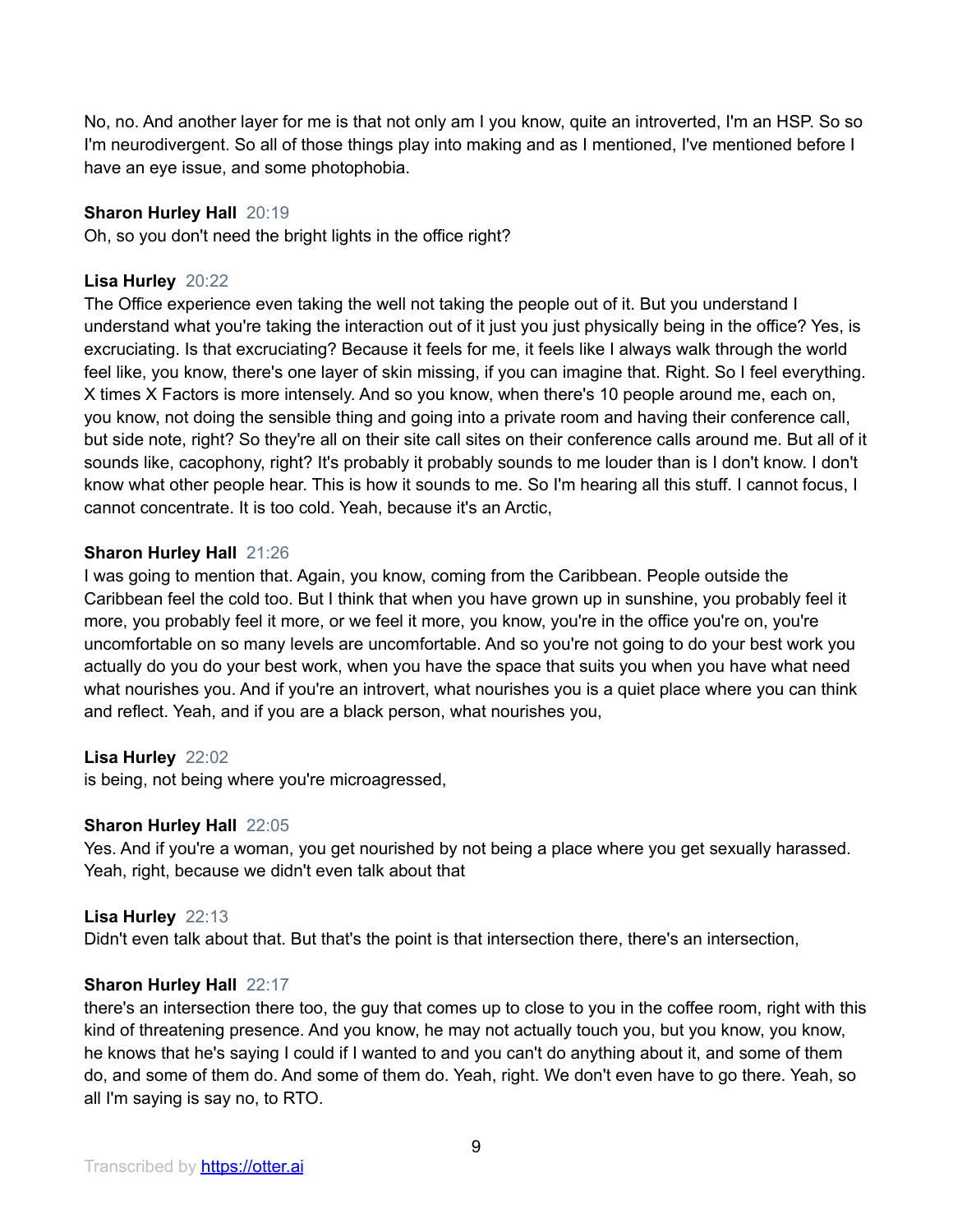## **Lisa Hurley** 22:38

say no, say no to RTO. I mean, and for me, you know, like you mentioned the lights are too much. The lights are too bright. There's too much noise. I don't want your flippin free lunch, right. I don't want the free lunch. I have lunch. Right I have food at home. I don't want your scooters.

## **Sharon Hurley Hall** 22:58

I saw, I saw, I saw on on LinkedIn. Right some time when I said no, no, don't give me the free lunch pay me. Right. Right.

## **Lisa Hurley** 23:07

Pay me so I can get my own lunch. I stay home I eat by myself. Exactly. You know, I want I don't I don't want that. You know? Even with that. I've had the experience of oh, you know, we're having a company wide free lunch. Well, guess what? There's nothing vegan here. So I still have to go and get something for myself. Yeah, was this inclusive? Yes. How are we? How are we in a in a metropolitan area? And you have not thought that maybe there are people that don't eat meat in the 2020's

## **Sharon** 23:34

Yes. Also, there's a thing where say you're a contractor or a freelancer, you don't get to benefit from the free you don't get the benefits of the free lunch but your white fellow contractors and freelancers will go and help themselves with a free lunch but you know, you cannot do that as a black because you stand out because you stand out you will be judged and somebody will be held against you

## **Lisa Hurley** 23:55

Girl. They will snatch you lunch from you, they will start to eat lunch from you, you will get spoken to and I have, I have literally been in that situation. literally been in that situation. And so like, you know, you know, you can't you can't go and snag an apple. You can't? No, you know, no, but like you said, you know the white contractors go I'm getting a full fruit basket every morning. You know? Yeah. Yeah, just sayin.

#### **Sharon Hurley Hall** 24:21

Exactly. So you know, so no, we're not we're not fans.

#### **Lisa Hurley** 24:24

We are not fans. We are quiet, introverted, black women, that just, you know who are excellent. And we want to just stay home. We love to do our work excellently and not have to go into uncomfortable office and be microaregressed.

#### **Sharon Hurley Hall** 24:42

And I think that's that on that. Yes. So thank you for listening. You've been listening to the introvert sisters, and we will catch you on the next episode. Bye.

#### **Lisa Hurley** 24:57